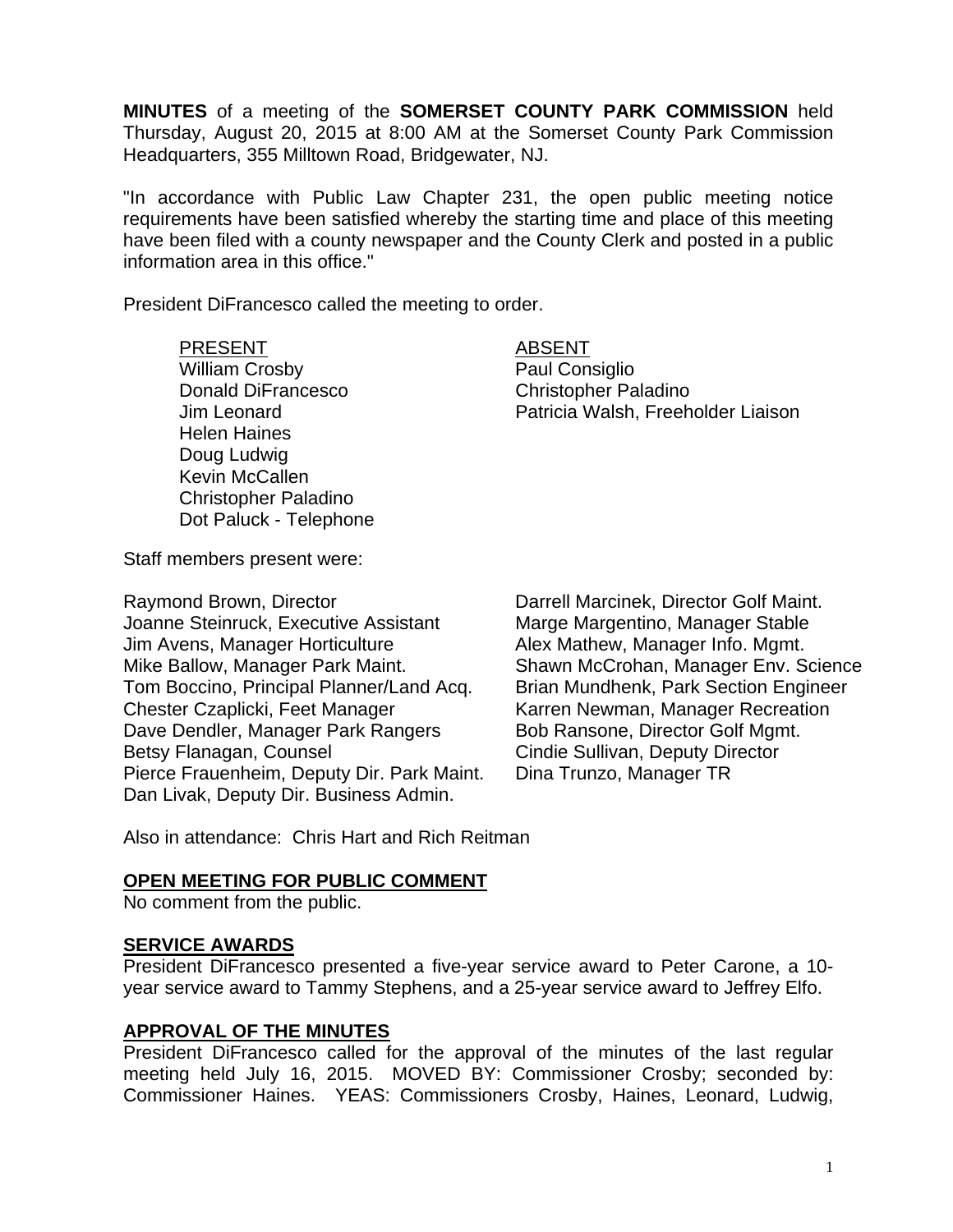McCallen, Paluck, and President DiFrancesco. NAYES: None. ABSENT: Commissioners Consiglio and Paladino.

## **APPROVAL OF BILLS FOR PAYMENT**

### **Resolution R15-062 – Payment of Claims**

Resolution authorizing payment of bills for \$799,435.51 comprising of check numbers 3213-3239, 3300-3322, 3164-3212, 3240-3299, 3323-3382, 3387-3448, 3453, and 3454-3508. MOVED BY: Commissioner Crosby; seconded by: Commissioner Leonard. YEAS: Commissioners Crosby, Haines, Leonard, Ludwig, McCallen, Paluck, and President DiFrancesco. NAYES: None. ABSENT: Commissioners Consiglio and Paladino.

### **DIRECTOR'S REPORT**

Director Brown submitted a report for the month of July 2015.

Ray showed the Commissioners the award received from the World Federation of Rose Societies for Garden Excellence. Ray sincerely thanked Jim Avens, Mike Inzano, and the Horticulture staff for making the garden a destination.

#### **AUDIT COMMITTEE**

Director Brown introduced Robert Butvilla of Suplee, Clooney & Company. Mr. Butvilla advised there were no recommendations for improvement or issues.

Director Brown reported that the Audit Committee has reviewed the report and recommends approval.

### **Resolution R15-063 – Accepting the Audit Report**

Resolution recommends accepting Suplee, Clooney & Company auditor's letter dated July 22, 2015 and the audit report for the year ended December 31, 2014. MOVED BY: Commissioner Crosby; seconded by: Commissioner Leonard. YEAS: Commissioners Crosby, Haines, Leonard, Ludwig, McCallen, Paluck, and President DiFrancesco. NAYES: None. ABSENT: Commissioners Consiglio and Paladino.

### **COMMISSIONER CORRESPONDENCE**

- 1. Letter from Linda Helm Krapf, Executive Director of the Printmaking Center, informing the Park Commission she has accepted a new position with the Trenton Children's Chorus. The new Director will be Sandra Fernandez.
- 2. Letter from Printmaking Center asking to extend the lease for the use of the Reeves Cultural Center from October 2015 through October 2017.
- 3. Photographs received from The Raritan Millstone Heritage Alliance, Inc. of miscellaneous parks that were used in their guidebook and personal collection.
- 4. Letter from a neighbor of Howe Athletic Complex asking for a barrier between their property and the Complex. They are having a problem with soccer players entering their property looking for soccer balls. The neighbor stated that field lights currently remain on all night and any cars in the parking with headlights on shine into their bedroom.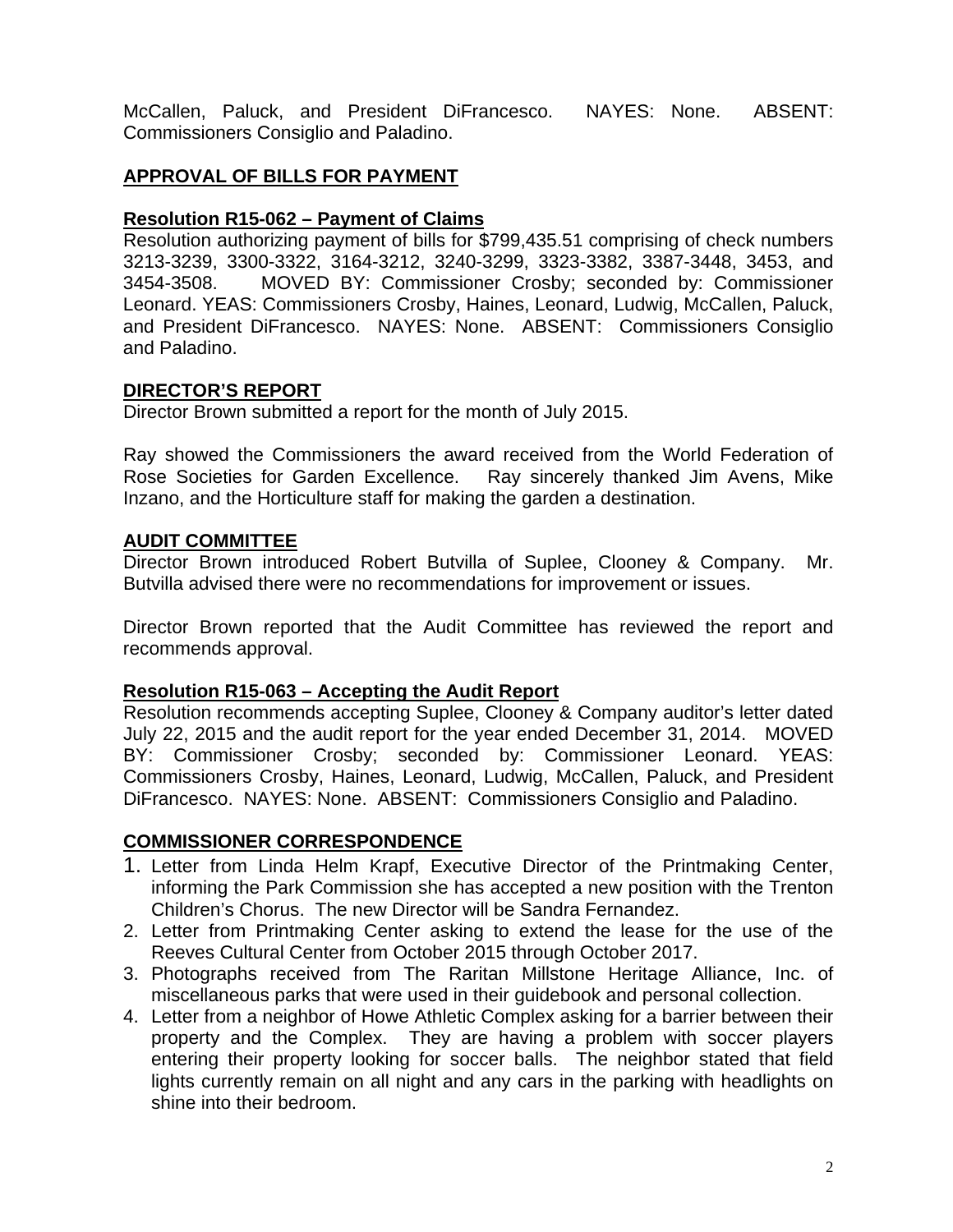- 5. Thank you letter from the same neighbor for Ray's response and they look forward to working with the Park Commission on a solution.
- 6. Letter from the parent of a camp participant thanking the Park Commission for the new Camp TR Adventures. The staff deserves a "tremendous amount of credit for providing top notch services to individuals with disabilities".
- 7. Thank you letter from the Freeholders for hosting a BOBO Fridays bin at headquarters, the EEC, and Lord Stirling Stable.
- 8. Letter from Township of Warren asking to use County-owned land for deer hunting by the Blue Ridge Sportsman Club.
- 9. Letter from Borough of Peapack/Gladstone requesting the use of Natirar Park for deer culling.
- 10. Letter from Bernards Township requesting to use two tracts of Lord Stirling property and Ross Farm for its Deer Management program.

## **CONSENT AGENDA**

## **RESOLUTIONS**

The following resolutions were MOVED BY: Commissioner Crosby; seconded by: Commissioner Leonard. YEAS: Commissioners Crosby, Haines, Ludwig, Leonard, McCallen, Paluck, and President DiFrancesco. NAYES: None. ABSENT: Commissioners Consiglio and Paladino.

## **Resolution R15-064 – Rejecting a Bid for Golfing Simulators**

Resolution rejects a bid for non-response due to not having a Public Works Contactor Certificate and a New Jersey Business Registration Certificate.

#### **Resolution R15-065 - Award of Contract for Purchase of a Generac Emergency Standby Generator to Natirar Maintenance Building**

Resolution awards a contract to Grainger, Inc. Generator \$14,930.84, auto transfer switch \$790.80, and the cold weather kit \$214.57 for a total of \$15,936.21.

### **Resolution R15-066 – Award of the First Year of a Two-Year Contract for Refuse**

Resolution awards a contract to Premier Disposal, Dave's Suburban Disposal Service, Kohler Waste Services, Inc., and Republic Services of NJ, LLC.

## **Resolution R15-067 – Authorizing Morris County Cooperative Pricing Council Contract for Purchase of a 2015 or Newer Ford F550**

Resolution awards a contract for the purchase of a Ford F550 Diesel, Dual Rear Wheel, and Two-Wheel Drive Automatic Transmission Heavy Duty Cab/Chassis with two Contract Options. The total cost is not to exceed \$38,366.00

# **COMMITTEE REPORTS**

# **FINANCE/BUSINESS ADMINISTRATION**

President DiFrancesco, Chair of the Committee, submitted a report for the month of July 2015.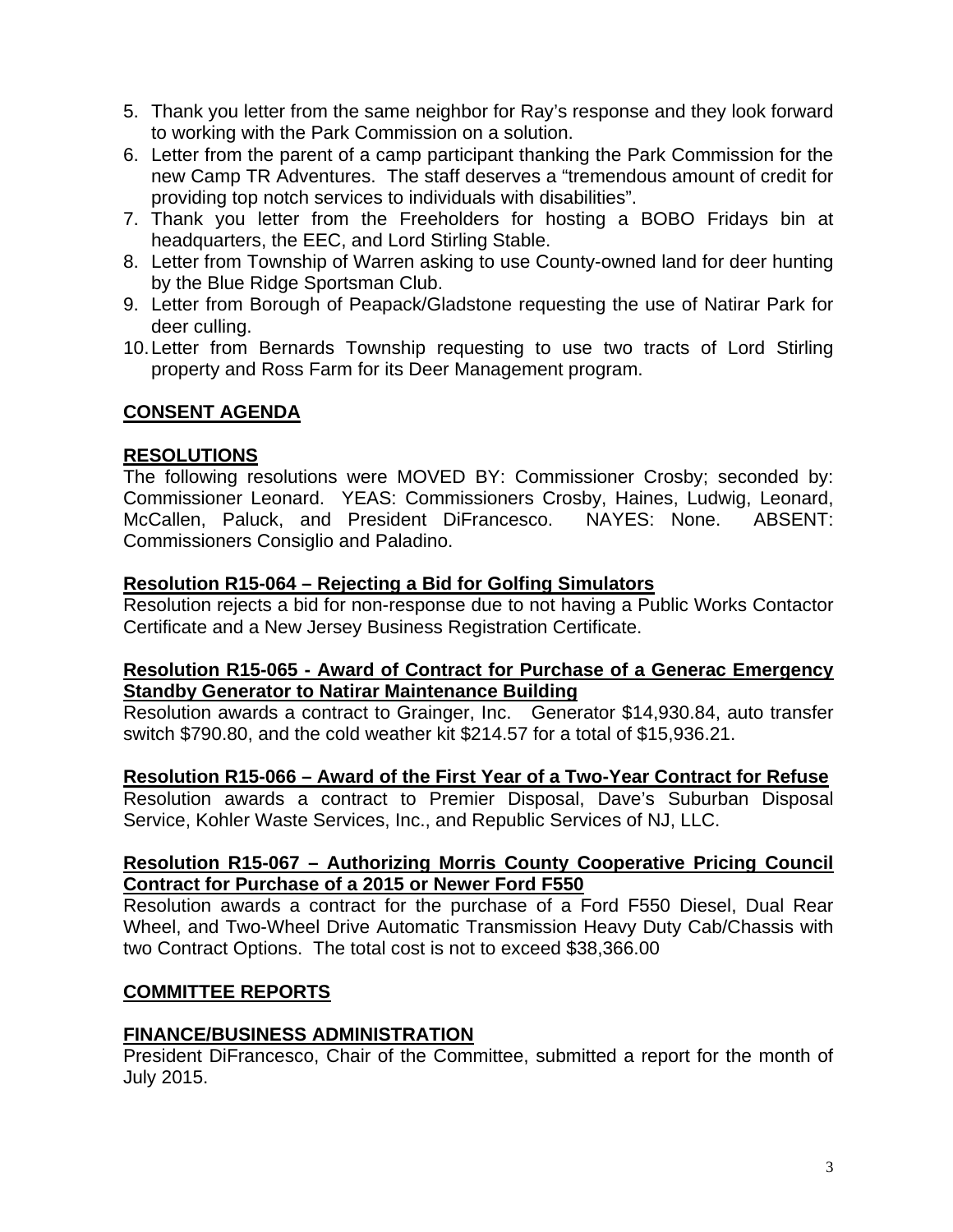Ray Brown, Director reported that staff has begun discussion regarding the 2016 budget. The Deputy Directors have done a good job on controlling spending.

# **HUMAN RESOURCES**

A report was submitted for the month of July 2015.

#### **LEISURE SERVICES**

Commissioner Ludwig, Chair of the Committee, submitted a report for the month of July 2015.

Cindie Sullivan, Deputy Director reported that it has been a great summer for all events. Cindie mentioned that she is serving on a Joint Task Force between the County and the Business Partnership. Matt Loper, the County Engineer is also a member of the committee. The purpose is to brand Somerset County for its uniqueness. Two meetings have been held. It was interesting to note, that at first meeting the members discussed the top reasons why people like Somerset County. The responses included protection of Open Space program and the County park system. At the second meeting, members were asked what they would do on their last day if they had to move out of the County. Some of the responses included spending the day at Colonial Park, playing golf at Neshanic Valley, walking the Greenway trail at Duke Island Park, hiking the Sourlands, and visiting the Environmental Education Center. It was impressive that so many people mentioned activities in parks that are part of the Somerset County Park Commission.

Shawn McCrohan, Manager Environmental Science reported that the EEC has been selected as one of 12 organizations to run a 30 day campaign. Funds will be raised for the repair of the Boondocks Boardwalk Trail. They hope to raise \$45,000 to rebuild the trail. Cindie and Rich Reitman will work on obtaining additional sponsorship through our website. The National Park and Recreation Association promotes this event at a national level.

### **GOLF MANAGEMENT**

Commissioner Paluck, Chair of the Committee, submitted a report for the month of July 2015.

Darrell Marcinek, Director of Golf Maintenance reported that aeration at Neshanic Valley Golf Course championship course was completed yesterday. The Academy Course will be done once the Junior Golf Program is completed. The other four golf courses will be done after the County tournaments in September.

Bob Ransone, Deputy Director Golf Management reported that all golf courses have been busy. The County championship will be held next month. This week is the last week of Junior Golf.

### **INFORMATION MANAGEMENT**

Commissioner McCallen, Chair of the Committee, submitted a report for the month of July 2015.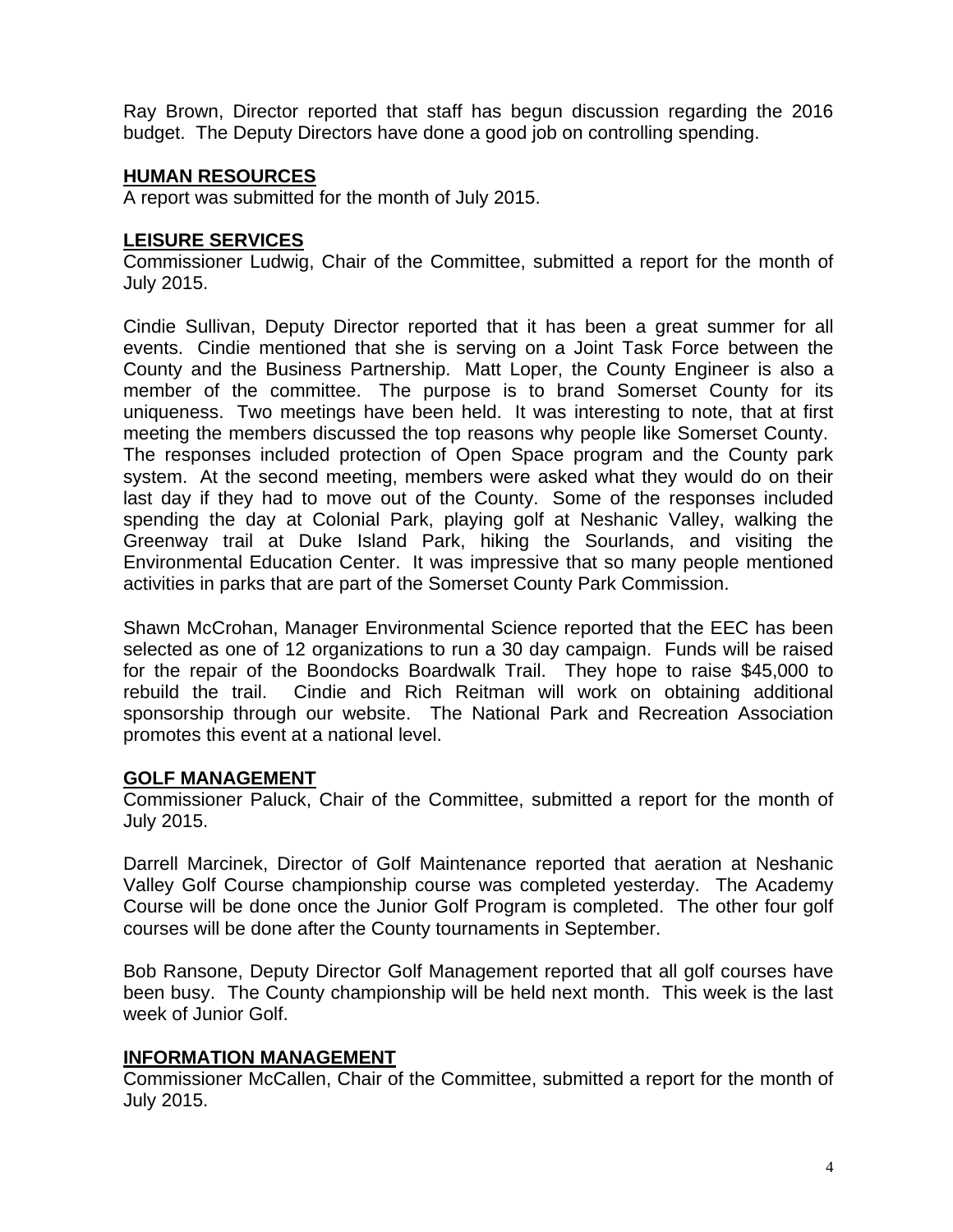### **VISITOR SERVICES**

Commissioner Crosby, Chair of the Committee, submitted a report for the month of July 2015.

Dave Dendler, Manager, Park Rangers reported that staff is busy patrolling the parks. Posting of no hunting signs will begin soon. Bow season begins the second week in September.

Commissioner Crosby thanked Dave, Pierce, and their staff for the great job at the 4H Fair.

## **PROPERTY MANAGEMENT**

Commissioner Crosby, Chair of the Committee, submitted a report for the month of July 2015.

## **PLANNING AND LAND ACQUISITION**

Commissioner Haines, Chair of the Committee, submitted a report for the month of July 2015.

## **CAPITAL FACILIITES – CONSTRUCTION and ENGINEERING**

Commissioner Paladino, Chair of the Committee, submitted a report for the month of July 2015.

Ray Brown reported that a meeting was held with County Engineering regarding priority projects. The new entry drive at Natirar and Mountain View Park were the major topics.

# **PARK MAINTENANCE & HORTICULTURE**

A report was submitted for the month of July 2015.

Jim Avens, Manager Horticulture reported that Buck Garden received an \$8,000 grant from the Watnong Chapter North American Rock Garden Society for construction of a new Tufa Garden near the Visitor Center. Upcoming events include a Flower and Garden Photography Workshop at Colonial Park Gardens on Saturday, September 12. Jim distributed a flyer to the Commissioners.

Pierce Frauenheim, Deputy Director reported that it has been a great summer and thanked the Park Rangers for their assistance. The managers volunteered to assist at the 4H Fair, and the 4H organization was happy. There were no issues during the Fair. Staff is preparing for fall events.

Commissioner Haines asked how much overtime was necessary for the 4H Fair. Pierce reported that the only overtime was on Saturday for four hours to take down fence posts and remove tape. Cindie Sullivan reported that the savings was \$20,000.

# **FREEHOLDER'S REPORT**

No report this month.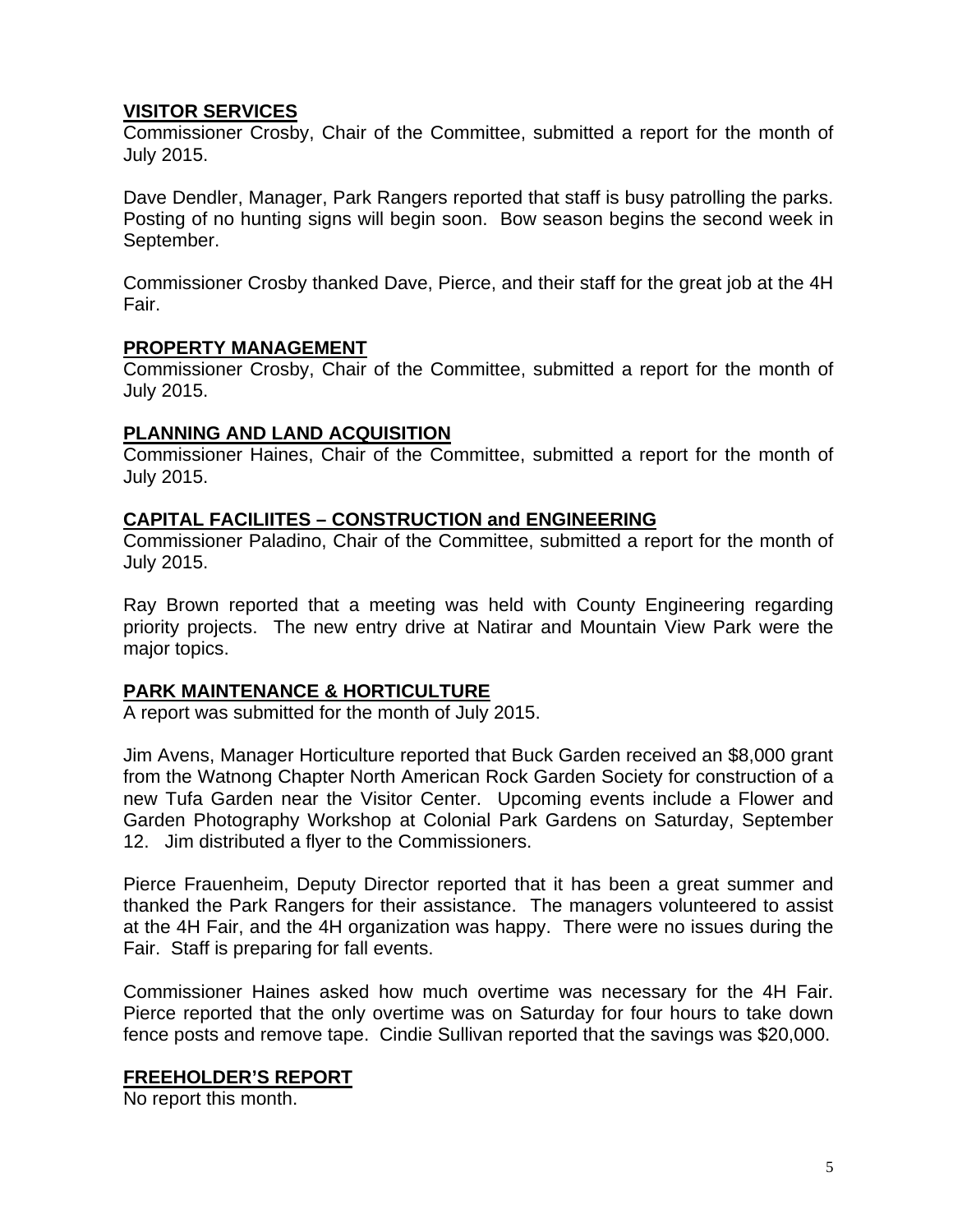# **OLD BUSINESS**

No old business to report.

#### **NEW BUSINESS**

Ray Brown reported that the Freeholders have solicited proposals for a Management, Staffing and Finance assessment of the Park Commission. The independent review will be a cooperative effort between the Board of Freeholders and the Park Commission. Ray acknowledged that the County has its own economic issues to address and will not be in a position to provide the level of financial assistance it was able to provide in 2015. Ray explained that the Commission's operating budget has not been able to keep pace with the amount of growth it has experienced over the past decade. It is expected that this assessment will allow a totally independent review of the Commission's recent history with respect to its costs, operations and staffing and should provide a game plan on how to accommodate the agency's next generation of public service to Somerset County residents. Ray advised that he has worked with the Commission President, the Freeholders, Nick Trasente, and Mike Amoroso on the RFP. Senior Management staff is aware of the initiative and is prepared to cooperate. The RFP proposals are due August 25 with an award planned for September. A final report is due in January 2016. It is hoped this plan will assist with the recent budgetary issues that have faced the agency.

President DiFrancesco reported that this review is a good thing. The Park Commission provides great programs and staff and he sees this assessment as being necessary in order to keep pace. The report should provide some good recommendations. Don thanked the staff for their input and hard work and cooperation with the RFP.

Commissioner Crosby announced that the Park Commission will be hosting the Vietnam Traveling Wall next month and has asked that the Commissioners contribute by taking an ad in the booklet. Bill will distribute the information to all of the Commissioners.

Commissioner Leonard asked about the vending machines. Ray reported that the County has awarded a three-year contract with a vendor for the machines and the Park Commission facilities are included in that contract. Bob Ransone reported that the Park Commission is receiving 32.5 percent of the net from these machines which is more than ever before. The first two-month payment was one hundred percent more than the entire last year. Commissioner Leonard suggested we may still want to explore our own vending program that might include purchasing the required equipment and product, if it is shown that this approach would be an even more profitable revenue source for the agency.

A motion to adjourn the meeting at 8:40 a.m. was made by Commissioner Crosby and seconded by Commissioner Leonard. YEAS: Commissioners Crosby, Haines, Leonard, Ludwig, McCallen, Paluck, and President DiFrancesco. NAYES: None. ABSENT: Commissioners Consiglio and Paladino.